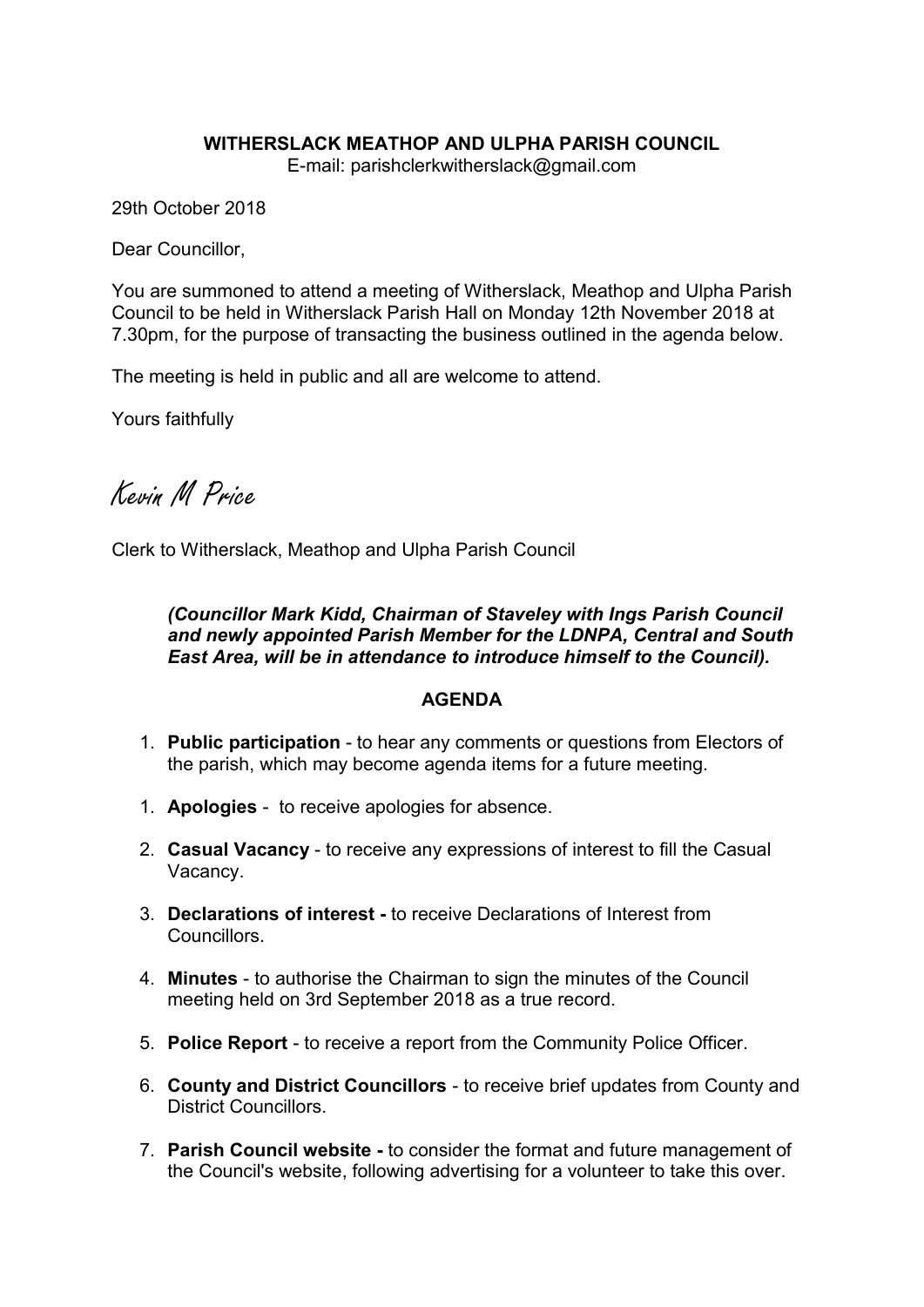- 8. Lengthsman Scheme to receive an update from Councillor Bland on the responses received from other local parishes regarding the setting up of a Lengthsman Scheme.
- 9. Speeding vehicles through the village to receive an update on the recent speed surveys and to agree any action required.
- 10. Parish Map to consider a request from Lucy Rogers, on behalf of a committee trying to establish a children's playground, for an up to date map of the parish, showing land in ownership of the Parish Council.
- 11.Strategic Long-Term Planning to receive an update from Councillor Wilson and to agree any action required.

## 12.Planning matters:

*a. To note the following comments, submitted since the last meeting under the Clerks delegated authority:*

7/2018/5553 Brookside Cottage, Witherslack. Demolition of an existing 'lean-to' rear conservatory and construction of a new two storey rear extension. Approval recommended. 7/2018/5559 North View Cottage, Millside, Witherslack. Proposed extension of dwelling and erection of car port. Approval recommended.

*a. To note tthe following Decisions, notified to the Council by the Planning Authority:*

7/2018/5307 Key Moss Farm, Witherslack. Partial demolition of barn and associated minor alterations. Granted.

7/2018/5460 Kendal Farm, Meathop, Meathop. Extension of cattle and sheep housing. Granted.

7/2018/5302 Flat 25, Meathop Grange, Meathop. Retrospective window replacement from single glazed to doubled glazed units. Granted. 7/2018/5442 Witherslack Woodlands, Halecat, Witherslack. Three new drying sheds. Prior approval not required.

## 13.Financial matters

*a. To approve any accounts for payment, including:*

| <b>DM Payroll Services Ltd</b>                                      |         | £70.50 Payroll administration (to note) |
|---------------------------------------------------------------------|---------|-----------------------------------------|
| Lawrence Freiesleben                                                |         | £130.00 Handyman (to note)              |
| K M Price                                                           | £109.54 |                                         |
| (Expenses to 30th September including use of home office and travel |         |                                         |

- b. To note the cash and budget statements (attached)
- c. To consider an application for funding from Witherslack Youth Club (Monkey Business) (attached).. £750 is requested.